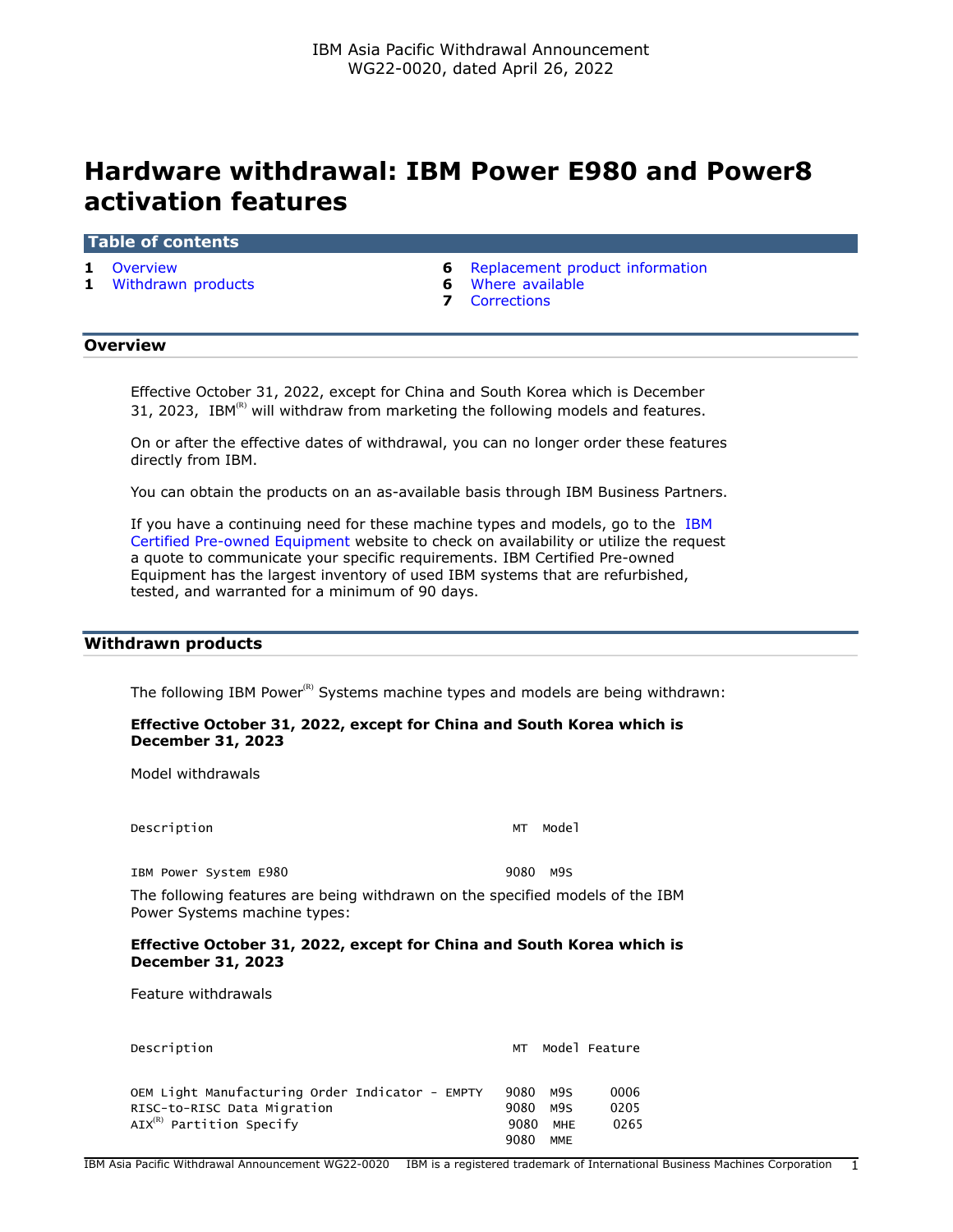|                                                                    | 9119         | MHE                      |              |
|--------------------------------------------------------------------|--------------|--------------------------|--------------|
|                                                                    | 9119         | <b>MME</b>               |              |
| Linux ${}^{\textrm{\tiny(R)}}$ Partition Specify                   | 9080         | <b>MHE</b>               | 0266         |
|                                                                    | 9080         | <b>MME</b>               |              |
|                                                                    | 9119         | <b>MHE</b>               |              |
|                                                                    | 9119         | <b>MME</b>               |              |
| IBM i Operating System Partition Specify                           | 9080         | <b>MHE</b>               | 0267         |
|                                                                    | 9080         | <b>MME</b>               |              |
|                                                                    | 9119         | <b>MHE</b>               |              |
|                                                                    | 9119         | <b>MME</b>               |              |
| Decline Electronic Service Agent Install                           |              |                          |              |
| Indicator                                                          | 9080<br>9080 | M9S                      | 1120<br>2145 |
| Primary OS - IBM i                                                 | 9080         | <b>MHE</b><br><b>MME</b> |              |
|                                                                    | 9119         | <b>MHE</b>               |              |
|                                                                    | 9119         | <b>MME</b>               |              |
| Primary OS - AIX                                                   | 9080         | <b>MHE</b>               | 2146         |
|                                                                    | 9080         | <b>MME</b>               |              |
|                                                                    | 9119         | MHE                      |              |
|                                                                    | 9119         | <b>MME</b>               |              |
| Primary OS - Linux                                                 | 9080         | <b>MHE</b>               | 2147         |
|                                                                    | 9080         | <b>MME</b>               |              |
|                                                                    | 9119         | <b>MHE</b>               |              |
|                                                                    | 9119         | <b>MME</b>               |              |
| Rack Indicator- Not Factory Integrated                             | 9080         | M9S                      | 4650         |
| Rack Indicator, Rack #1                                            | 9080         | M9S                      | 4651         |
| Rack Indicator, Rack #2                                            | 9080         | M9S                      | 4652         |
| Rack Indicator, Rack #3                                            | 9080         | M9S                      | 4653         |
| Rack Indicator, Rack #4                                            | 9080         | M9S                      | 4654         |
| Rack Indicator, Rack #5<br>Rack Indicator, Rack #6                 | 9080<br>9080 | M9S<br>M9S               | 4655<br>4656 |
| Rack Indicator, Rack #7                                            | 9080         | M9S                      | 4657         |
| Rack Indicator, Rack #8                                            | 9080         | M9S                      | 4658         |
| Rack Indicator, Rack #9                                            | 9080         | M9S                      | 4659         |
| Rack Indicator, Rack #10                                           | 9080         | M9S                      | 4660         |
| Rack Indicator, Rack #11                                           | 9080         | M9S                      | 4661         |
| Rack Indicator, Rack #12                                           | 9080         | M9S                      | 4662         |
| Rack Indicator, Rack #13                                           | 9080         | M9S                      | 4663         |
| Rack Indicator, Rack #14                                           | 9080         | M9S                      | 4664         |
| Rack Indicator, Rack #15                                           | 9080         | M9S                      | 4665         |
| Rack Indicator, Rack #16                                           | 9080         | M9S                      | 4666         |
| Software Preload Required                                          | 9080         | M9S                      | 5000         |
| PowerVM <sup>(R)</sup> Enterprise Edition                          | 9080         | <b>MHE</b>               | 5228         |
|                                                                    | 9080         | <b>MME</b>               |              |
|                                                                    | 9119         | <b>MHE</b>               |              |
|                                                                    | 9119         | <b>MME</b>               |              |
| Base Customer Spec Plcmnt<br>Order Routing Indicator- System Plant | 9080<br>9080 | M9S<br>M9S               | 8453<br>9169 |
| Language Group Specify - US English                                | 9080         | M9S                      | 9300         |
| New AIX License Core Counter                                       | 9080         | M9S                      | 9440         |
| New IBM i License Core Counter                                     | 9080         | M9S                      | 9441         |
| New Red Hat <sup>(R)</sup> License Core Counter                    | 9080         | M9S                      | 9442         |
| New SUSE License Core Counter                                      | 9080         | M9S                      | 9443         |
| Other AIX License Core Counter                                     | 9080         | M9S                      | 9444         |
| Other Linux License Core Counter                                   | 9080         | M9S                      | 9445         |
| 3rd Party Linux License Core Counter                               | 9080         | M9S                      | 9446         |
| VIOS Core Counter                                                  | 9080         | M9S                      | 9447         |
| Other IBM i License Core Counter                                   | 9080         | M9S                      | 9448         |
| Other License Core Counter                                         | 9080         | M9S                      | 9449         |
| Ubuntu Linux License Core Counter                                  | 9080         | M9S                      | 9450         |
| Month Indicator                                                    | 9080         | M9S                      | 9461         |
| Day Indicator<br>Hour Indicator                                    | 9080<br>9080 | M9S                      | 9462         |
| Minute Indicator                                                   | 9080         | M9S<br>M9S               | 9463<br>9464 |
| Qty Indicator                                                      | 9080         | M9S                      | 9465         |
| Countable Member Indicator                                         | 9080         | M9S                      | 9466         |
| Language Group Specify - Dutch                                     | 9080         | M9S                      | 9700         |
| Language Group Specify - French                                    | 9080         | M9S                      | 9703         |
| Language Group Specify - German                                    | 9080         | M9S                      | 9704         |
| Language Group Specify - Polish                                    | 9080         | M9S                      | 9705         |
| Language Group Specify - Norwegian                                 | 9080         | M9S                      | 9706         |
| Language Group Specify - Portuguese                                | 9080         | M9S                      | 9707         |
| Language Group Specify - Spanish                                   | 9080         | M9S                      | 9708         |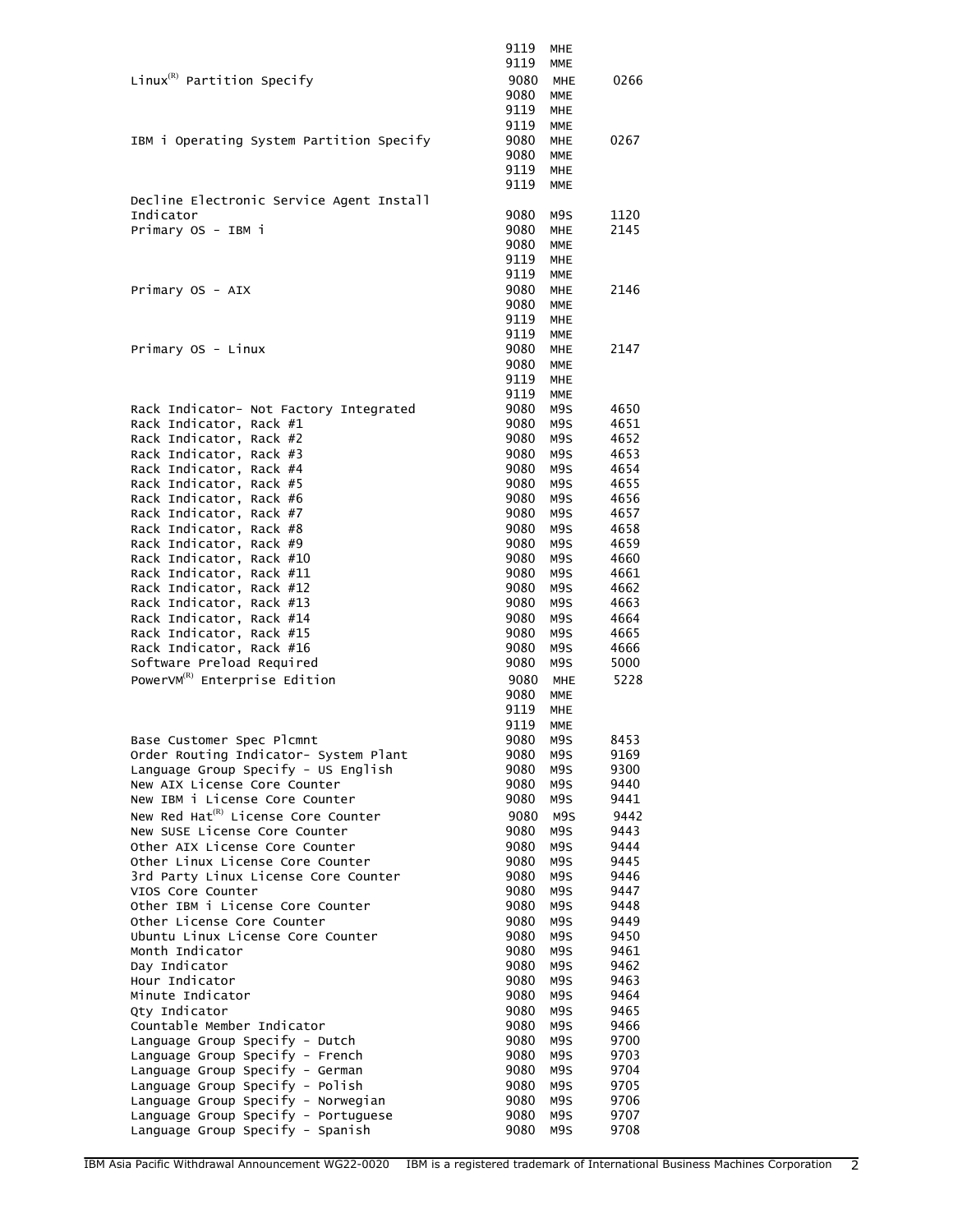| Language Group Specify - Italian<br>Language Group Specify - Canadian French<br>Language Group Specify - Japanese<br>Language Group Specify - Traditional Chinese                                                                                                                                           | 9080<br>9080<br>9080                                         | M9S<br>M9S<br>M9S                                                                              | 9711<br>9712<br>9714                                                     |
|-------------------------------------------------------------------------------------------------------------------------------------------------------------------------------------------------------------------------------------------------------------------------------------------------------------|--------------------------------------------------------------|------------------------------------------------------------------------------------------------|--------------------------------------------------------------------------|
| (Taiwan)<br>Language Group Specify - Korean<br>Language Group Specify - Turkish<br>Language Group Specify - Hungarian<br>Language Group Specify - Slovakian<br>Language Group Specify - Russian<br>Language Group Specify - Simplified Chinese (PRC) 9080                                                   | 9080<br>9080<br>9080<br>9080<br>9080<br>9080                 | M9S<br>M9S<br>M9S<br>M9S<br>M9S<br>M9S<br>M9S                                                  | 9715<br>9716<br>9718<br>9719<br>9720<br>9721<br>9722                     |
| Language Group Specify - Czech<br>Language Group Specify - Romanian<br>Language Group Specify - Croatian<br>Language Group Specify - Slovenian<br>Language Group Specify - Brazilian Portuguese<br>Language Group Specify - Thai<br>Product Renovated by IBM Indicator<br>Single 5250 Enterprise Enablement | 9080<br>9080<br>9080<br>9080<br>9080<br>9080<br>9080<br>9080 | M9S<br>M9S<br>M9S<br>M9S<br>M9S<br>M9S<br>M9S<br><b>MHE</b>                                    | 9724<br>9725<br>9726<br>9727<br>9728<br>9729<br>9993<br>EB <sub>2R</sub> |
| Full 5250 Enterprise Enablement                                                                                                                                                                                                                                                                             | 9080<br>9119<br>9119<br>9080<br>9080<br>9119<br>9119         | <b>MME</b><br><b>MHE</b><br><b>MME</b><br><b>MHE</b><br><b>MME</b><br><b>MHE</b><br><b>MME</b> | <b>EB30</b>                                                              |
| Mobile Enablement                                                                                                                                                                                                                                                                                           | 9080<br>9080<br>9119<br>9119                                 | <b>MHE</b><br><b>MME</b><br><b>MHE</b><br><b>MME</b>                                           | EB35                                                                     |
| IBM i 7.3 Indicator                                                                                                                                                                                                                                                                                         | 9080<br>9080<br>9119<br>9119                                 | <b>MHE</b><br><b>MME</b><br><b>MHE</b><br><b>MME</b>                                           | EB73                                                                     |
| IBM i 7.4 Indicator                                                                                                                                                                                                                                                                                         | 9080<br>9080<br>9119<br>9119                                 | <b>MHE</b><br><b>MME</b><br><b>MHE</b><br><b>MME</b>                                           | <b>EB74</b>                                                              |
| **Feature ECSL is orderable in China and Brazil only**                                                                                                                                                                                                                                                      |                                                              |                                                                                                |                                                                          |
| $M = -b \cdot a = b \cdot b + c$ $A = -c$                                                                                                                                                                                                                                                                   | $0000 - 000$                                                 |                                                                                                | $F^{\sim}$                                                               |

| Machine Kit of Parts (MKIT) Indicator    | 9080 M9S | ECSL |
|------------------------------------------|----------|------|
| Power IFL Processor Activation for #ELPC | 9080 MHE | ELAC |

| Power IFL Processor Activation                       | 9080 | <b>MME</b> | ELJ5        |
|------------------------------------------------------|------|------------|-------------|
|                                                      | 9119 | <b>MME</b> |             |
| Power IFL Processor Activation                       | 9080 | <b>MHE</b> | ELJ6        |
|                                                      | 9119 | <b>MHE</b> |             |
| Power IFL Processor Activation                       | 9119 | <b>MME</b> | ELJ7        |
| Power IFL Processor Activation                       | 9080 | <b>MHE</b> | ELJ8        |
|                                                      | 9119 | <b>MHE</b> |             |
| Power IFL Processor Activation                       | 9080 | <b>MHE</b> | ELJ9        |
|                                                      | 9119 | <b>MHE</b> |             |
| Power Integrated Facility for Linux Package          | 9080 | <b>MHE</b> | <b>ELJG</b> |
|                                                      | 9080 | <b>MME</b> |             |
|                                                      | 9119 | <b>MHE</b> |             |
|                                                      | 9119 | <b>MME</b> |             |
| Power IFL Memory Activation                          | 9080 | <b>MHE</b> | <b>ELJH</b> |
|                                                      | 9080 | <b>MME</b> |             |
|                                                      | 9119 | <b>MHE</b> |             |
|                                                      | 9119 | <b>MME</b> |             |
| Power IFL PowerVM for Linux                          | 9080 | <b>MME</b> | <b>ELJJ</b> |
|                                                      | 9119 | <b>MHE</b> |             |
|                                                      | 9119 | <b>MME</b> |             |
| Power IFL PowerVM for Linux                          | 9119 | <b>MHE</b> | ELJR        |
|                                                      | 9119 | <b>MME</b> |             |
| Power IFL PowerVM for Linux                          | 9080 | <b>MHE</b> | <b>ELJT</b> |
| POWER <sup>(R)</sup> IFL MEMORY ACTIVATION FOR #ELPA | 9119 | <b>MHE</b> | <b>ELMA</b> |
|                                                      |      |            |             |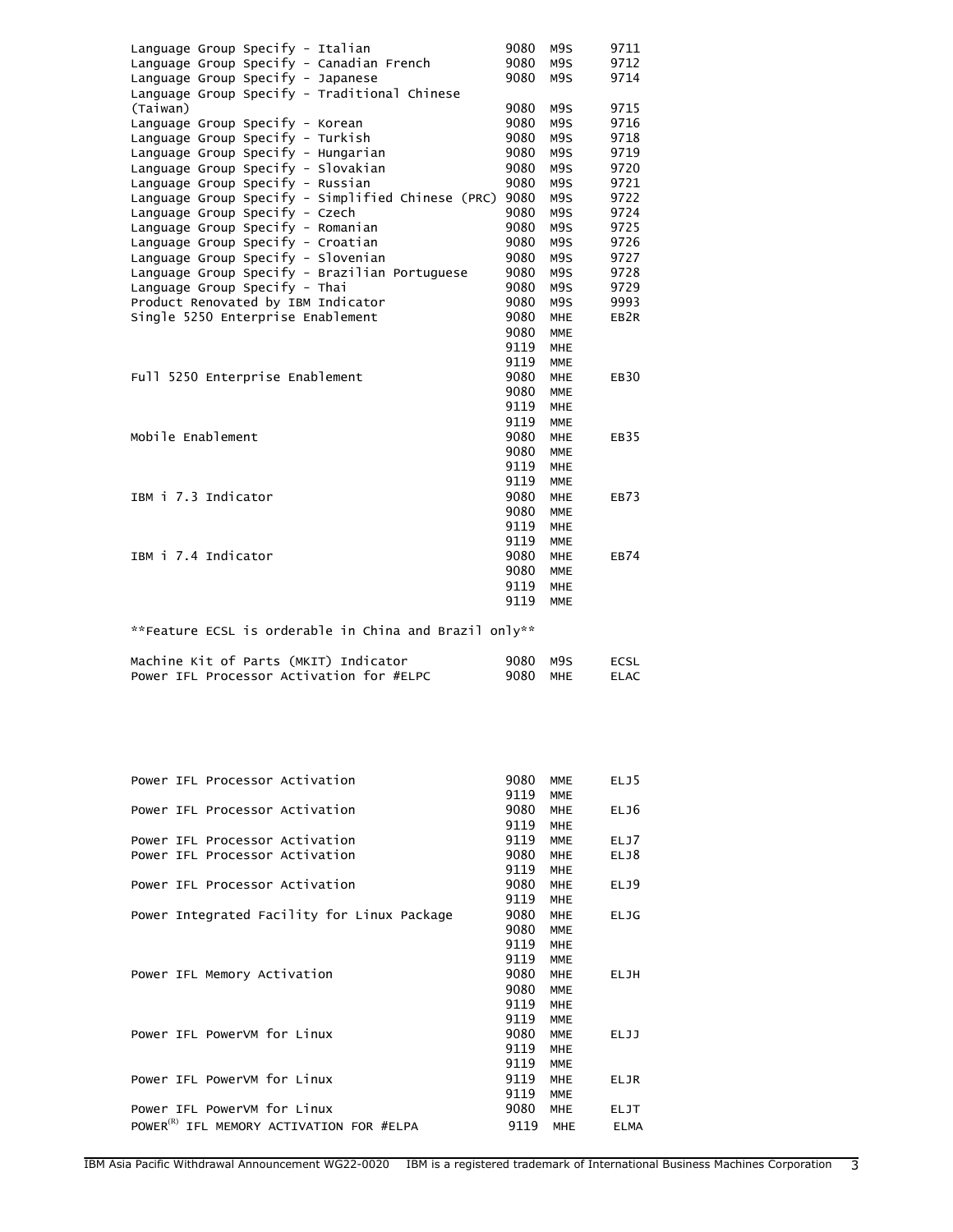| 1GB Memory Activation<br>9080<br>EMA <sub>5</sub><br><b>MHE</b><br>9080<br><b>MME</b><br>9119<br><b>MHE</b><br>9119<br><b>MME</b><br>Quantity of 100 1GB Memory Activations (#EMA5)<br>9080<br><b>MHE</b><br>EMA <sub>6</sub><br>9080<br><b>MME</b><br>9119<br><b>MHE</b><br>9119<br><b>MME</b> |
|-------------------------------------------------------------------------------------------------------------------------------------------------------------------------------------------------------------------------------------------------------------------------------------------------|
|                                                                                                                                                                                                                                                                                                 |
|                                                                                                                                                                                                                                                                                                 |
|                                                                                                                                                                                                                                                                                                 |
|                                                                                                                                                                                                                                                                                                 |
|                                                                                                                                                                                                                                                                                                 |
|                                                                                                                                                                                                                                                                                                 |
|                                                                                                                                                                                                                                                                                                 |
| 100 GB Mobile Memory Activations<br>9080<br><b>MHE</b><br>EMA7                                                                                                                                                                                                                                  |
| 9080<br><b>MME</b>                                                                                                                                                                                                                                                                              |
| 9119<br><b>MHE</b>                                                                                                                                                                                                                                                                              |
| 9119<br><b>MME</b>                                                                                                                                                                                                                                                                              |
| 100 GB Mobile Enabled Memory Activations<br>9080<br><b>MHE</b><br>EMA <sub>9</sub>                                                                                                                                                                                                              |
| 9080<br><b>MME</b>                                                                                                                                                                                                                                                                              |
| 9119<br><b>MHE</b>                                                                                                                                                                                                                                                                              |
| 9119<br><b>MME</b>                                                                                                                                                                                                                                                                              |
| 100 GB Mobile Memory Activation (Upgrade from P7)<br>9080<br><b>MHE</b><br><b>EMAF</b>                                                                                                                                                                                                          |
| 9080<br><b>MME</b>                                                                                                                                                                                                                                                                              |
| 9119<br><b>MHE</b>                                                                                                                                                                                                                                                                              |
| 9119<br><b>MME</b>                                                                                                                                                                                                                                                                              |

| Memory Activations for #EMB6 or #EMBA          | 9080 | <b>MHE</b> | EMB7             |
|------------------------------------------------|------|------------|------------------|
|                                                | 9080 | <b>MME</b> |                  |
|                                                | 9119 | <b>MHE</b> |                  |
|                                                | 9119 | <b>MME</b> |                  |
| Five Hundred and Twelve Memory Activations for |      |            |                  |
| IFL                                            | 9080 | <b>MHE</b> | EMB <sub>8</sub> |
|                                                | 9080 | <b>MME</b> |                  |
|                                                | 9119 | <b>MHE</b> |                  |
|                                                | 9119 | <b>MME</b> |                  |
| 100GB Static to Mobile Memory Auto Conversion  | 9080 | <b>MHE</b> | EME <sub>0</sub> |
|                                                | 9080 | <b>MME</b> |                  |
|                                                | 9119 | MHE        |                  |
|                                                | 9119 | <b>MME</b> |                  |
| Power Cable - Drawer to IBM PDU, 200-240V/10A  |      |            |                  |
| for India                                      | 9080 | M9S        | END3             |
| Power Cable - Drawer to IBM PDU (250V/10A) for |      |            |                  |
| India                                          | 9080 | M9S        | END7             |
| 1-Core Mobile Activation                       | 9080 | <b>MME</b> | EP2S             |
|                                                | 9119 | <b>MME</b> |                  |
| 1-Core Mobile Activation                       | 9080 | <b>MHE</b> | EP2T             |
|                                                | 9119 | <b>MHE</b> |                  |
| 1-Core Mobile Activation from Power 7          | 9080 | <b>MME</b> | EP2U             |
|                                                | 9119 | <b>MME</b> |                  |
| 1-Core Mobile Activation from Power 7          | 9080 | MHE        | EP <sub>2V</sub> |
|                                                | 9119 | MHE        |                  |

| 1 core Processor Activation for #EPBA or #EPBW | 9080 | <b>MME</b> | EPBJ        |
|------------------------------------------------|------|------------|-------------|
|                                                | 9119 | <b>MME</b> |             |
| 1 core Processor Activation for #EPBB or #EPBG | 9080 | <b>MHE</b> | <b>EPBK</b> |
|                                                | 9119 | <b>MHE</b> |             |
| 1 core Processor Activation for #EPBC or #EHC2 |      |            |             |
| or #EPBX                                       | 9119 | <b>MME</b> | EPBL        |
| 1 core Processor Activation for #EPBD or #EPBH | 9080 | <b>MHE</b> | <b>EPBM</b> |
|                                                | 9119 | <b>MHE</b> |             |
| 1 core Mobile Enabled Processor Activation for |      |            |             |
| #EPBA or #EPBW                                 | 9080 | <b>MME</b> | EPBN        |
|                                                | 9119 | <b>MME</b> |             |
| 1 core Mobile-enabled Processor Activation for |      |            |             |
| #EPBB or #EPBG                                 | 9080 | <b>MHE</b> | EPBP        |
|                                                | 9119 | <b>MHE</b> |             |
| 1 core Mobile Enabled Processor Activation for |      |            |             |
| #EPBC or #EPBX                                 | 9119 | MME        | <b>EPBO</b> |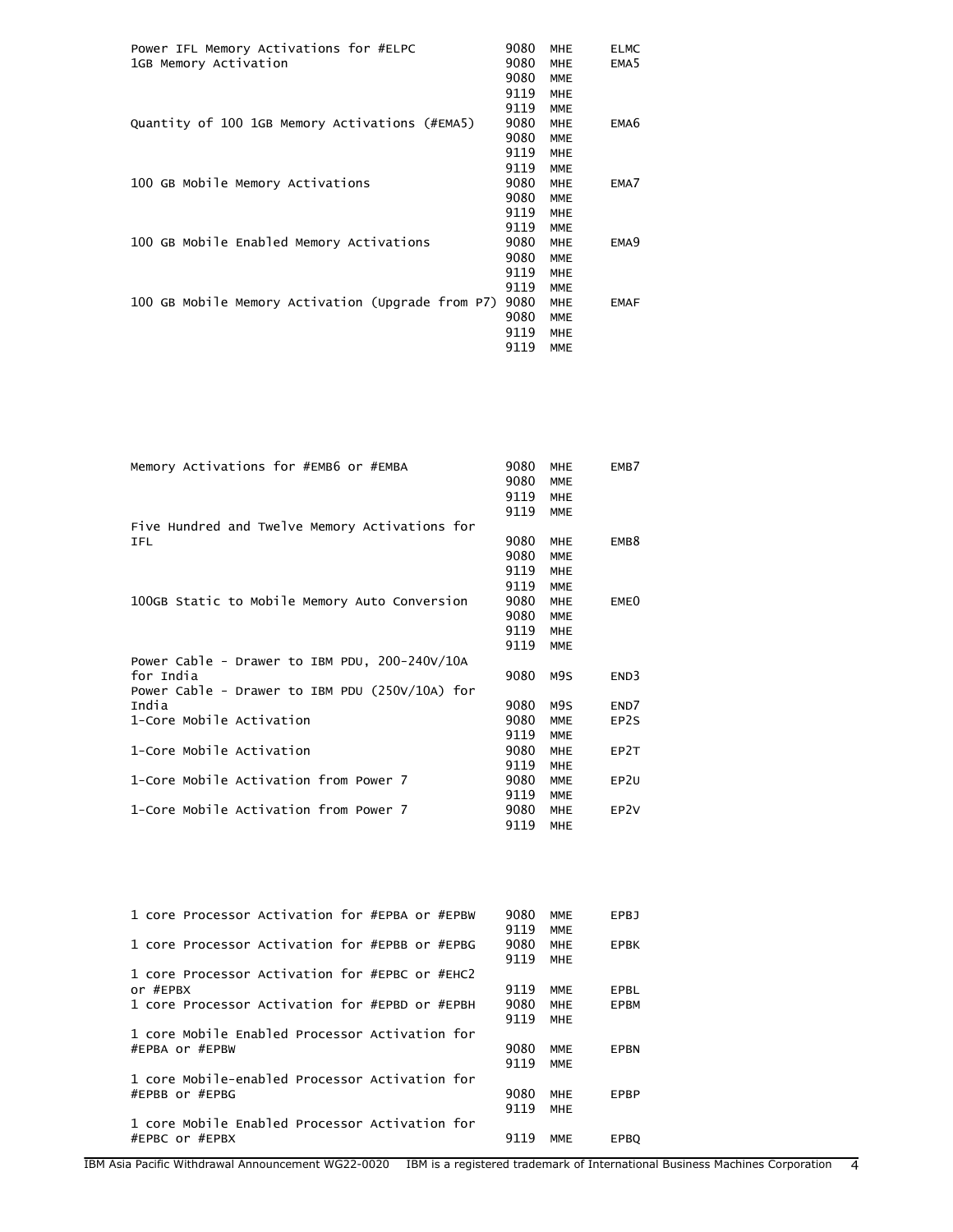| 1 core Mobile-enabled Processor Activation for         |      |            |                  |
|--------------------------------------------------------|------|------------|------------------|
| #EPBD or #EPBH                                         | 9080 | MHE        | <b>EPBR</b>      |
|                                                        | 9119 | <b>MHE</b> |                  |
| 1 core Processor Activation for #EPBS or #EPBT         | 9080 | <b>MHE</b> | EPBU             |
|                                                        | 9119 | <b>MHE</b> |                  |
| 1 core Mobile Enabled Processor Activation for         |      |            |                  |
| #EPBS or #EPBT                                         | 9080 |            |                  |
|                                                        |      | <b>MHE</b> | <b>EPBV</b>      |
|                                                        | 9119 | <b>MHE</b> |                  |
| Static to Mobile Processor Auto Conversion             | 9080 | <b>MHE</b> | EPE <sub>0</sub> |
|                                                        | 9080 | <b>MME</b> |                  |
|                                                        | 9119 | <b>MHE</b> |                  |
|                                                        | 9119 | <b>MME</b> |                  |
| Proc CoD Utility Billing, 100 Proc-mins. for           |      |            |                  |
| #EPBA, AIX/Linux                                       | 9080 | <b>MME</b> | <b>EPJA</b>      |
|                                                        | 9119 | <b>MME</b> |                  |
| Proc CoD Utility Billing, 100 Proc-mins. for           |      |            |                  |
| #EPBA, IBM i                                           | 9080 | <b>MME</b> | EPJB             |
|                                                        | 9119 | <b>MME</b> |                  |
|                                                        |      |            |                  |
| Proc CoD Utility Billing, 100 Proc-mins. for           |      |            |                  |
| #EPBB/#EP8C and #EFP1/#EFP5, AIX/Linux                 | 9080 | <b>MHE</b> | <b>EPJG</b>      |
|                                                        | 9119 | <b>MHE</b> |                  |
| Proc CoD Utility Billing, 100 Proc-mins. for           |      |            |                  |
| #EPBB/#EP8C and #EFP1/#EFP5, IBM i                     | 9080 | <b>MHE</b> | EPJH             |
|                                                        | 9119 | <b>MHE</b> |                  |
| Proc CoD Utility Billing, 100 Proc-mins. for           |      |            |                  |
| #EPBC, AIX/Linux                                       | 9119 | <b>MME</b> | EPJN             |
| Proc CoD Utility Billing, 100 Proc-mins. for           |      |            |                  |
| #EPBC, IBM i                                           | 9119 | <b>MME</b> | EPJP             |
| Proc CoD Utility Billing, 100 Proc-mins. for           |      |            |                  |
| #EPBD/#EP8G and #EFP3/#EFP7, AIX/Linux                 | 9080 | <b>MHE</b> | EPJU             |
|                                                        |      |            |                  |
|                                                        | 9119 | <b>MHE</b> |                  |
| Proc CoD Utility Billing, 100 Proc-mins. for           |      |            |                  |
| #EPBD/#EP8G and #EFP3/#EFP7, IBM i                     | 9080 | <b>MHE</b> | EPJV             |
|                                                        | 9119 | <b>MHE</b> |                  |
| Proc CoD Utility Billing, 100 Proc-mins. for           |      |            |                  |
| #EPBS/#EP8E and #EFP2/#EFP6, AIX/Linux, AIX/Linux 9080 |      | <b>MHE</b> | <b>EPKQ</b>      |
|                                                        | 9119 | <b>MHE</b> |                  |
| Proc CoD Utility Billing, 100 Proc-mins. for           |      |            |                  |
| #EPBS/#EP8E and #EFP2/#EFP6, AIX/Linux, IBM i          | 9080 | <b>MHE</b> | <b>EPKR</b>      |
|                                                        | 9119 | <b>MHE</b> |                  |
| Specify Reserve 4 EIA Rack Space for PCIe3             |      |            |                  |
|                                                        |      |            |                  |
| Expansion Drawer                                       | 9080 | M9S        | ER1A             |
| Virtual Capacity Expedited Shipment                    | 9080 | <b>MHE</b> | <b>ESCT</b>      |
|                                                        | 9080 | <b>MME</b> |                  |
|                                                        | 9119 | <b>MHE</b> |                  |
|                                                        | 9119 | <b>MME</b> |                  |
| iSCSI SAN Load Source Specify for AIX                  | 9080 | M9S        | ESCZ             |
| 1 core processor activation for ESP3                   | 9080 | <b>MHE</b> | ESP6             |
|                                                        |      |            |                  |

Quantity of 100 1GB Memory activation for SAP 9080 MHE ESPC

## **Effective October 31, 2022, except for China and South Korea which is December 31, 2023**

Feature conversion withdrawals

| From<br>type | From<br>feature  | To<br>feature | To<br>type | To<br>model |
|--------------|------------------|---------------|------------|-------------|
| 9080         | ELJ6             | ELJ8          | 9080       | MHE         |
| 9119         | ELJ6             | ELJ8          | 9119       | <b>MHE</b>  |
| 9080         | EMA <sub>6</sub> | EMA7          | 9080       | MHE         |
| 9080         | EMA <sub>6</sub> | EMA7          | 9080       | MME         |
| 9119         | EMA <sub>6</sub> | EMA7          | 9119       | MHE         |
| 9119         | EMA <sub>6</sub> | EMA7          | 9119       | MME         |
| 9080         | EMA <sub>9</sub> | EMA7          | 9080       | <b>MHE</b>  |
| 9080         | EMA <sub>9</sub> | EMA7          | 9080       | <b>MME</b>  |
| 9119         | EMA <sub>9</sub> | EMA7          | 9119       | MHE         |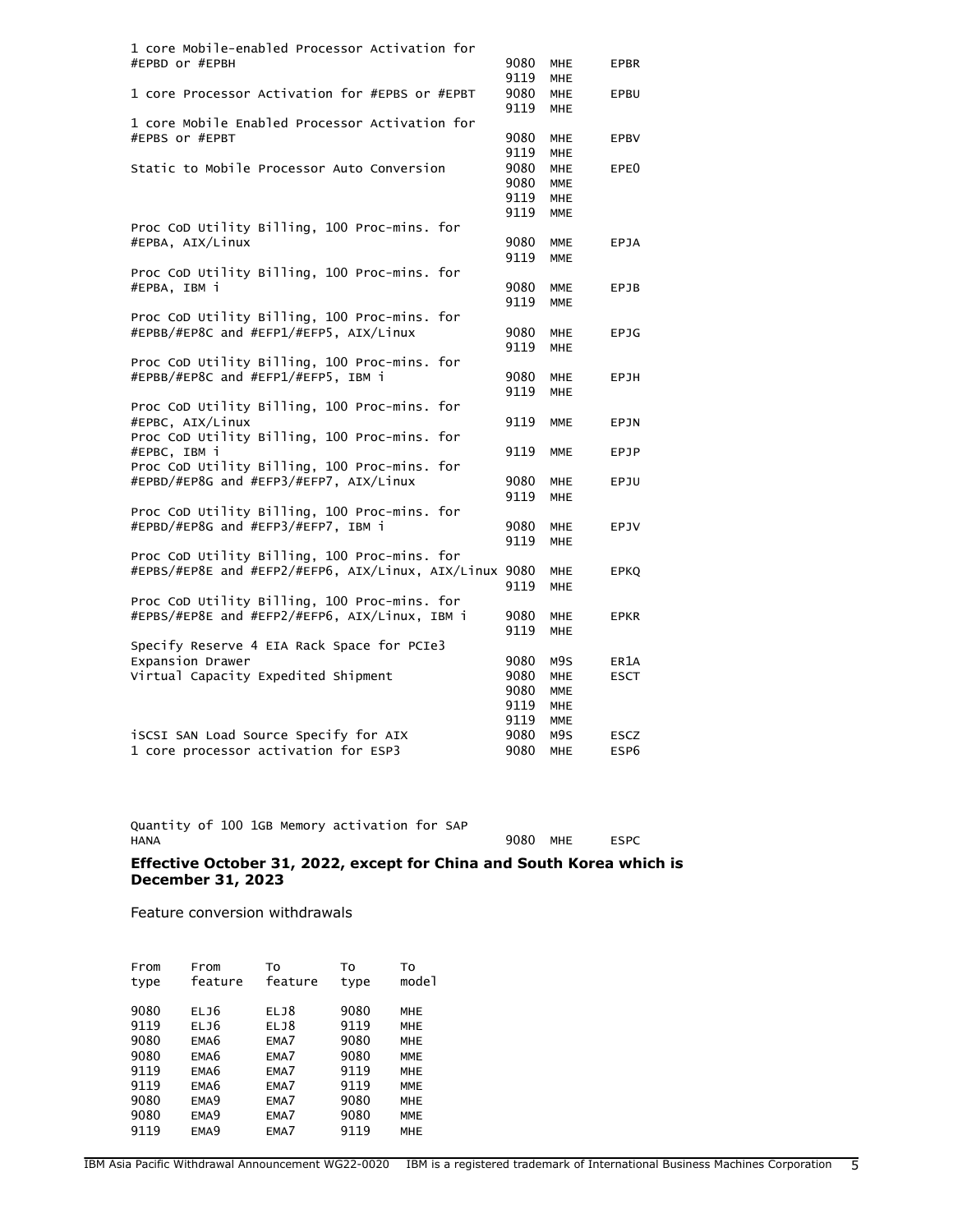| 9119 | EMA <sub>9</sub> | EMA7        | 9119 | <b>MME</b> |
|------|------------------|-------------|------|------------|
| 9080 | EPBJ             | EP2S        | 9080 | <b>MME</b> |
| 9119 | <b>EPBJ</b>      | EP2S        | 9119 | <b>MME</b> |
| 9119 | EPBL             | EP2S        | 9119 | <b>MME</b> |
| 9080 | <b>EPBN</b>      | EP2S        | 9080 | <b>MME</b> |
| 9119 | <b>EPBN</b>      | EP2S        | 9119 | <b>MME</b> |
| 9119 | EPBQ             | EP2S        | 9119 | <b>MME</b> |
| 9080 | <b>EPBK</b>      | EP2T        | 9080 | <b>MHE</b> |
| 9119 | <b>EPBK</b>      | EP2T        | 9119 | <b>MHE</b> |
| 9080 | <b>EPBM</b>      | EP2T        | 9080 | <b>MHE</b> |
| 9119 | <b>EPBM</b>      | EP2T        | 9119 | <b>MHE</b> |
| 9080 | <b>EPBP</b>      | EP2T        | 9080 | <b>MHE</b> |
| 9119 | <b>EPBP</b>      | EP2T        | 9119 | <b>MHE</b> |
| 9080 | <b>EPBR</b>      | EP2T        | 9080 | <b>MHE</b> |
| 9119 | <b>EPBR</b>      | EP2T        | 9119 | <b>MHE</b> |
| 9080 | EPBU             | EP2T        | 9080 | <b>MHE</b> |
| 9119 | EPBU             | EP2T        | 9119 | <b>MHE</b> |
| 9080 | <b>EPBV</b>      | EP2T        | 9080 | <b>MHE</b> |
| 9119 | <b>EPBV</b>      | EP2T        | 9119 | <b>MHE</b> |
| 9080 | EP81             | EP80        | 9080 | <b>MME</b> |
| 9080 | EP80             | EP82        | 9080 | <b>MME</b> |
| 9080 | EP81             | EP82        | 9080 | <b>MME</b> |
| 9080 | EP84             | EP88        | 9080 | <b>MHE</b> |
| 9080 | EP85             | EP89        | 9080 | <b>MHE</b> |
| 9080 | EP84             | EP8J        | 9080 | <b>MHE</b> |
| 9080 | EP85             | EP8J        | 9080 | <b>MHE</b> |
| 9080 | EP86             | EP8J        | 9080 | <b>MHE</b> |
| 9080 | EP87             | EP8J        | 9080 | <b>MHE</b> |
| 9080 | EP88             | EP8J        | 9080 | <b>MHE</b> |
| 9080 | EP89             | EP8J        | 9080 | <b>MHE</b> |
| 9080 | <b>EPBK</b>      | <b>EPBM</b> | 9080 | <b>MHE</b> |
| 9119 | <b>EPBK</b>      | <b>EPBM</b> | 9119 | <b>MHE</b> |
| 9080 | <b>EPBP</b>      | <b>EPBR</b> | 9080 | <b>MHE</b> |
| 9119 | <b>EPBP</b>      | <b>EPBR</b> | 9119 | <b>MHE</b> |

# <span id="page-5-0"></span>**Replacement product information**

None

## <span id="page-5-1"></span>**Where available**

Australia, Bangladesh, Bhutan, Brunei Darussalam, Cambodia, People's Republic of China, Christmas Island, Cocos (Keeling) Islands, Cook Islands, Fiji, Heard Island and McDonald Islands, Hong Kong, India, Indonesia, Kiribati, Democratic People's Republic of Korea, Republic of Korea, Lao People's Democratic Republic, Macao, Malaysia, Maldives, Mongolia, Myanmar, Nauru, Nepal, New Zealand, Niue, Norfolk Island, Papua New Guinea, Philippines, Samoa, Singapore, Solomon Islands, Sri Lanka, Taiwan, Thailand, Timor-Leste, Tokelau, Tonga, Tuvalu, and Vietnam

#### *Trademarks*

IBM, Power, AIX, PowerVM and POWER are registered trademarks of IBM Corporation in the United States, other countries, or both.

The registered trademark Linux® is used pursuant to a sublicense from the Linux Foundation, the exclusive licensee of Linus Torvalds, owner of the mark on a worldwide basis.

Red Hat is a registered trademark of Red Hat Inc. in the U.S. and other countries. Other company, product, and service names may be trademarks or service marks of others.

#### *Terms of use*

IBM products and services which are announced and available in your country can be ordered under the applicable standard agreements, terms, conditions, and prices in effect at the time. IBM reserves the right to modify or withdraw this announcement at any time without notice. This announcement is provided for